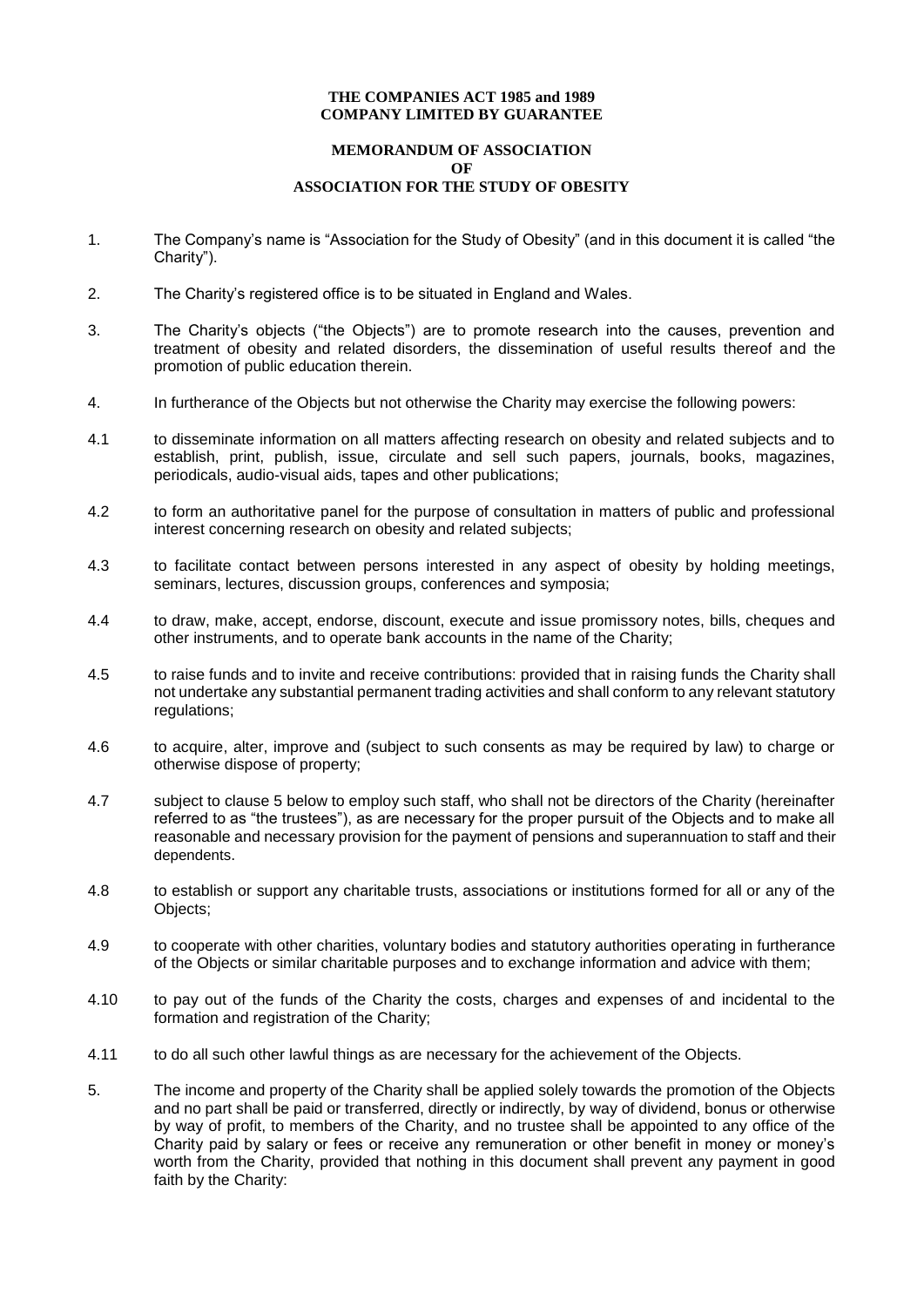- 5.1 of the usual professional charges for business done by any trustee who is a solicitor, accountant or other person engaged in a profession, or by any partner of his or hers, when instructed by the Charity to act in a professional capacity on its behalf: Provided that at no time shall a majority of the trustees benefit under this provision and that a trustee shall withdraw from any meeting at which his or her appointment or remuneration, or that of his or her partner, is under discussion;
- 5.2 of reasonable and proper remuneration for any services rendered to the Charity by any member, officer or servant of the Charity who is not a trustee;
- 5.3 of interest on money lent by any member of the Charity or trustee at a reasonable and proper rate per annum not exceeding 2 per cent less than the published base lending rate of a clearing bank to be selected by the trustees;
- 5.4 of fees, remuneration or other benefit in money or money's worth to any company of which a trustee may also be a member holding not more than 1/100th part of the issued capital of that company;
- 5.5 of reasonable and proper rent for premises demised or let by any member of the Company or a trustee;
- 5.6 to any trustee of reasonable out-of-pocket expenses.
- 6. The liability of the members is limited.
- 7. Every member of the Charity undertakes to contribute such amount as may be required (not exceeding £10) to the Charity's assets if it should be wound up while he or she is a member or within one year after he or she ceases to be a member, for payment of the Charity's debts and liabilities contracted before he or she ceases to be a member, and of the costs, charges and expenses of winding up, and for the adjustment of the right of the contributories among themselves.
- 8. If the Charity is wound up or dissolved and after all its debts and liabilities have been satisfied there remains any property it shall not be paid to or distributed among the members of the Charity, but shall be given or transferred to some other charity or charities having objects similar to the Objects which prohibits the distribution of its or their income and property to an extent at least as great as is imposed on the Charity by Clause 5 above, chosen by the members of the Charity at or before the time of dissolution and if that cannot be done then to some other charitable object.

\_\_\_\_\_\_\_\_\_\_\_\_\_\_\_\_\_\_\_\_\_\_\_\_\_\_\_\_\_\_\_\_\_\_\_\_\_\_\_\_\_\_\_\_\_\_\_\_\_\_\_\_\_\_\_\_\_\_\_\_\_\_\_\_\_\_\_\_\_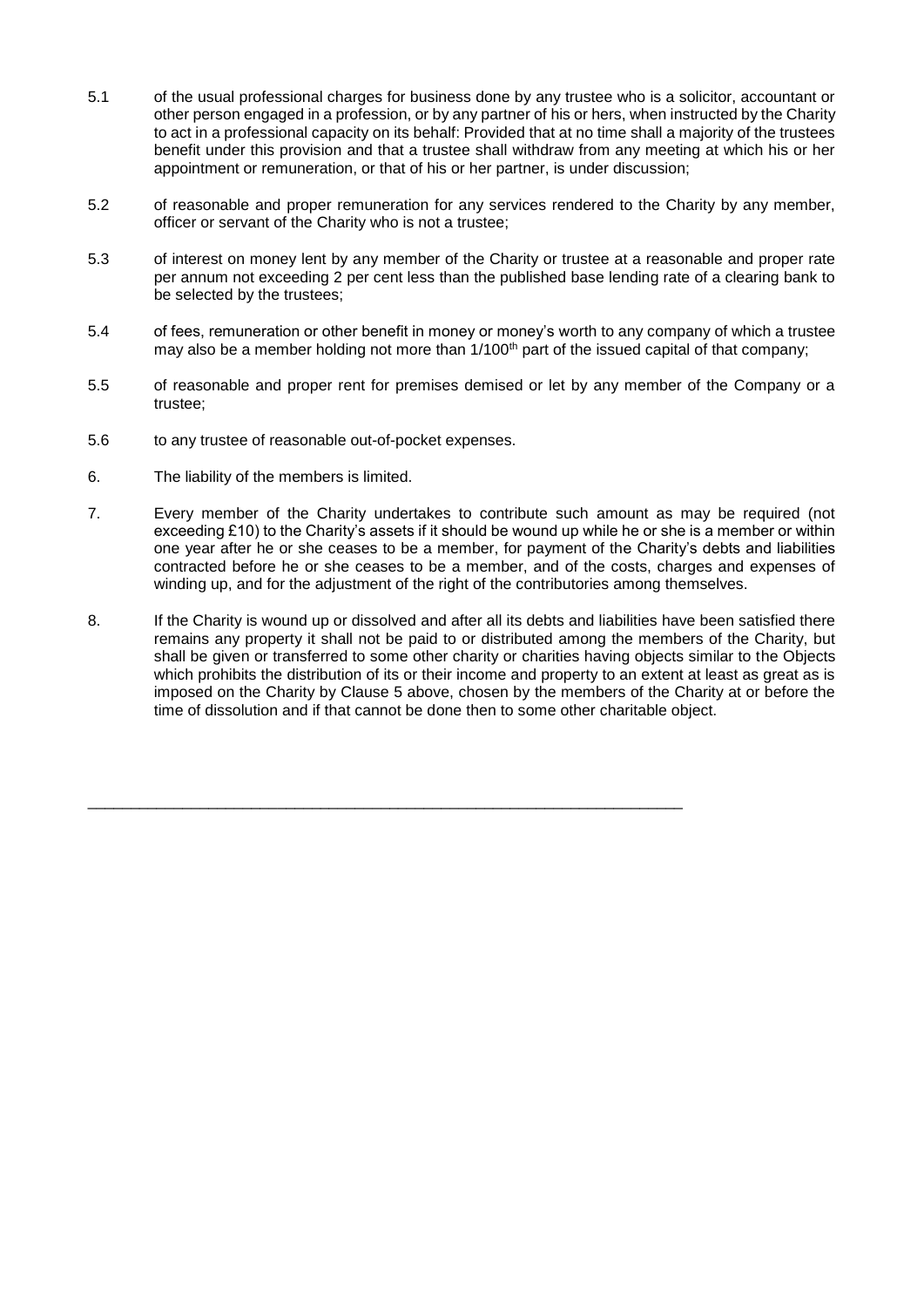#### **THE COMPANIES ACT 1985 and 1989 COMPANY LIMITED BY GUARANTEE**

## **ARTICLES OF ASSOCIATION OF ASSOCIATION FOR THE STUDY OF OBESITY**

#### **Interpretation**

1. In these articles:

"the Charity" means the company intended to be regulated by these articles;

"the Act" means the Companies Act 1985 including any statutory modification or re-enactment thereof for the time being in force;

"the articles" means these Articles of Association of the Charity;

"clear days" in relation to the period of a notice means the period excluding the day when the notice is given or deemed to be given and the day for which it is given or on which it is to take effect;

"executed" includes any mode of execution;

- "the memorandum" means the memorandum of association of the Charity;
- "office" means the registered office of the Charity;
- "the seal" means the common seal of the Charity if it has one;
- "secretary" means the secretary of the Charity or any other person appointed to perform the duties of the secretary of the Charity, including a joint, assistant or deputy secretary;

"the trustees" means the directors of the Charity (and "trustee" has a corresponding meaning);

"the United Kingdom" means Great Britain and Northern Ireland; and

words importing the masculine gender only shall include the feminine gender.

Subject as aforesaid, words or expressions contained in these Articles shall, unless the context requires otherwise, bear the same meaning as in the Act.

#### **Members**

2. The subscribers to the memorandum and such other persons or organisations as are admitted to membership in accordance with the rules made under these Articles shall be members of the Charity.

Unless the trustees or the Charity in general meeting shall make other provision under these Articles, the trustees may in their absolute discretion permit any member of the Charity to retire, provided that after such retirement the number of members is not less than two.

#### **General meetings**

3. The Charity shall hold an annual general meeting each year in addition to any other meetings in that year, and shall specify the meeting as such in the notices calling it; and not more than eighteen months shall elapse between the date of one annual general meeting of the Charity and that of the next: Provided that so long as the Charity holds its first annual general meeting within eighteen months of its incorporation, it need not hold it in the year of its incorporation or in the following year. The annual general meeting shall be held at such times and places as the trustees shall appoint. All general meetings other than annual general meetings shall be called extraordinary general meetings.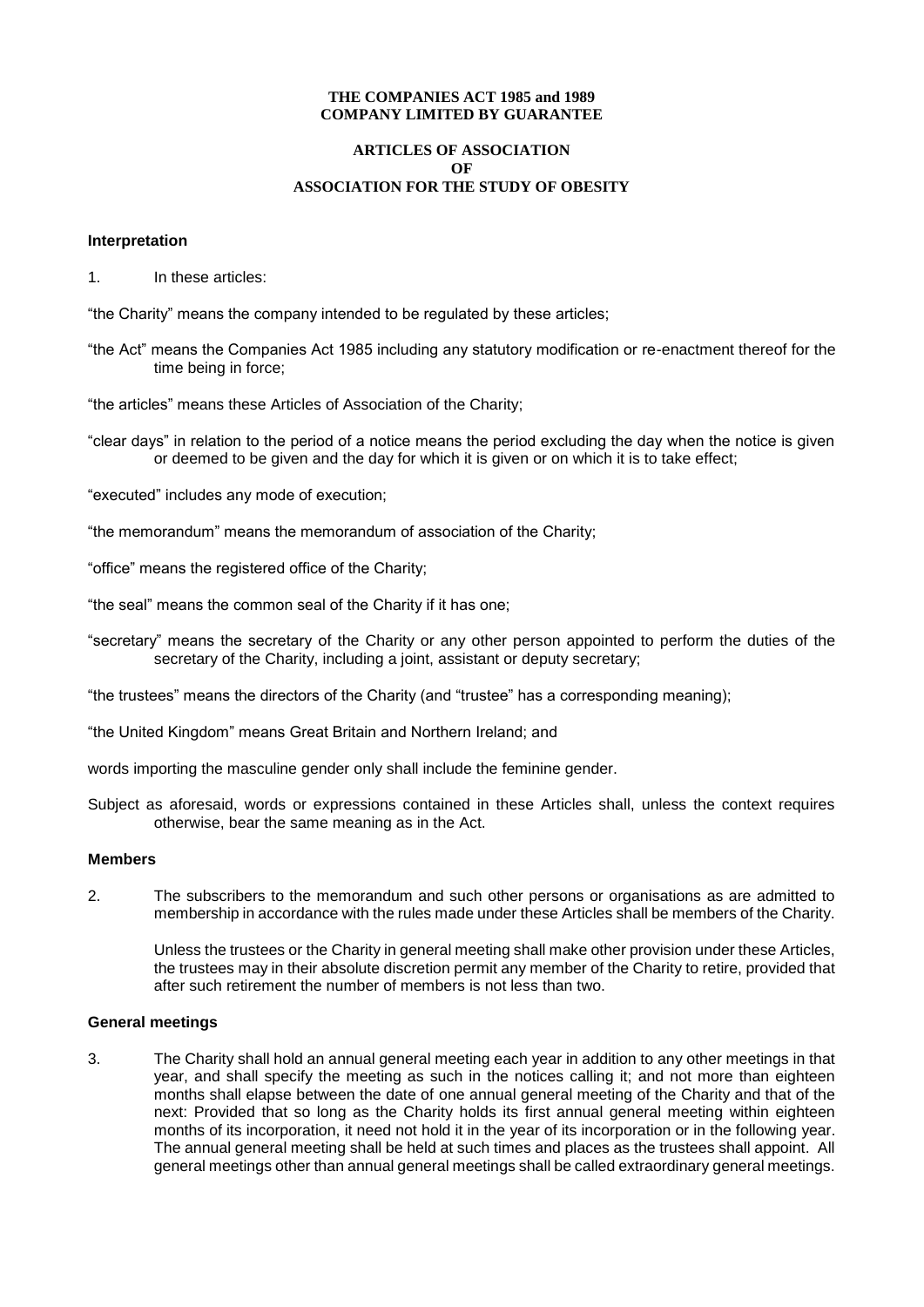4. The trustees may call general meetings and, on the requisition of members pursuant to the provisions of the Act, shall forthwith proceed to convene an extraordinary general meeting for a date not later than eight weeks after receipt of the requisition. If there are not within the United Kingdom sufficient trustees to call a general meeting, any trustee or any member of the Charity may call a general meeting.

## **Notice of general meetings**

- 5. An annual general meeting and an extraordinary general meeting called for the passing of a special resolution appointing a person as a trustee shall be called by at least twenty-one clear days' notice. All other extraordinary general meetings shall be called by at least fourteen clear days' notice but a general meeting may be called by shorter notice if it is so agreed:
	- (1) in the case of an annual general meeting, by all the members entitled to attend and vote; and
	- (2) in the case of any other meeting by a majority in number of members having a right to attend and vote, being a majority together holding not less than 95 per cent of the total voting rights at the meeting of all the members.

The notice shall specify the time and place of the meeting and the general nature of the business to be transacted and, in the case of an annual general meeting, shall specify the meeting as such.

The notice shall be given to all the members and to the trustees and auditors.

6. The accidental omission to give notice of a meeting to, or the non-receipt of notice of a meeting by, any person entitled to receive notice shall not invalidate the proceedings at that meeting.

## **Proceedings at general meetings**

- 7. No business shall be transacted at any meeting unless a quorum is present. Ten persons entitled to vote upon the business to be transacted, each being a member or a duly authorised representative of a member organisation, or one twentieth of the total number of such persons for the time being, whichever is the greater, shall constitute a quorum.
- 8. If a quorum is not present within half an hour from the time appointed for the meeting, or if during a meeting a quorum ceases to be present, the meeting shall stand adjourned to the same day in the next week at the same time and place or to such time and place as the trustees may determine.
- 9. The chairman, if any, of the trustees or in his absence some other trustee nominated by the trustees shall preside as chairman of the meeting, but if neither the chairman nor such other trustee (if any) be present within fifteen minutes after the time appointed for holding the meeting and willing to act, the trustees present shall elect one of their number to be chairman and, if there is only one trustee present and willing to act, he shall be chairman.
- 10. If no trustee is willing to act as chairman, or if no trustee is present within fifteen minutes after the time appointed for holding the meeting, the members present and entitled to vote shall choose one of their number to be chairman.
- 11. A trustee shall, notwithstanding that he is not a member, be entitled to attend and speak at any general meeting.
- 12. The chairman may, with the consent of a meeting at which a quorum is present (and shall if so directed by the meeting), adjourn the meeting from time to time and from place to place, but no business shall be transacted at an adjourned meeting other than business which might properly have been transacted at the meeting had adjournment not taken place. When a meeting is adjourned for fourteen days or more, at least seven clear days' notice shall be given specifying the time and place of the adjourned meeting and the general nature of the business to be transacted. Otherwise it shall not be necessary to give any such notice.
- 13. A resolution put to the vote of a meeting shall be decided on a show of hands unless before, or on the declaration of the result of, the show of hands a poll is duly demanded. Subject to the provisions of the Act, a poll may be demanded: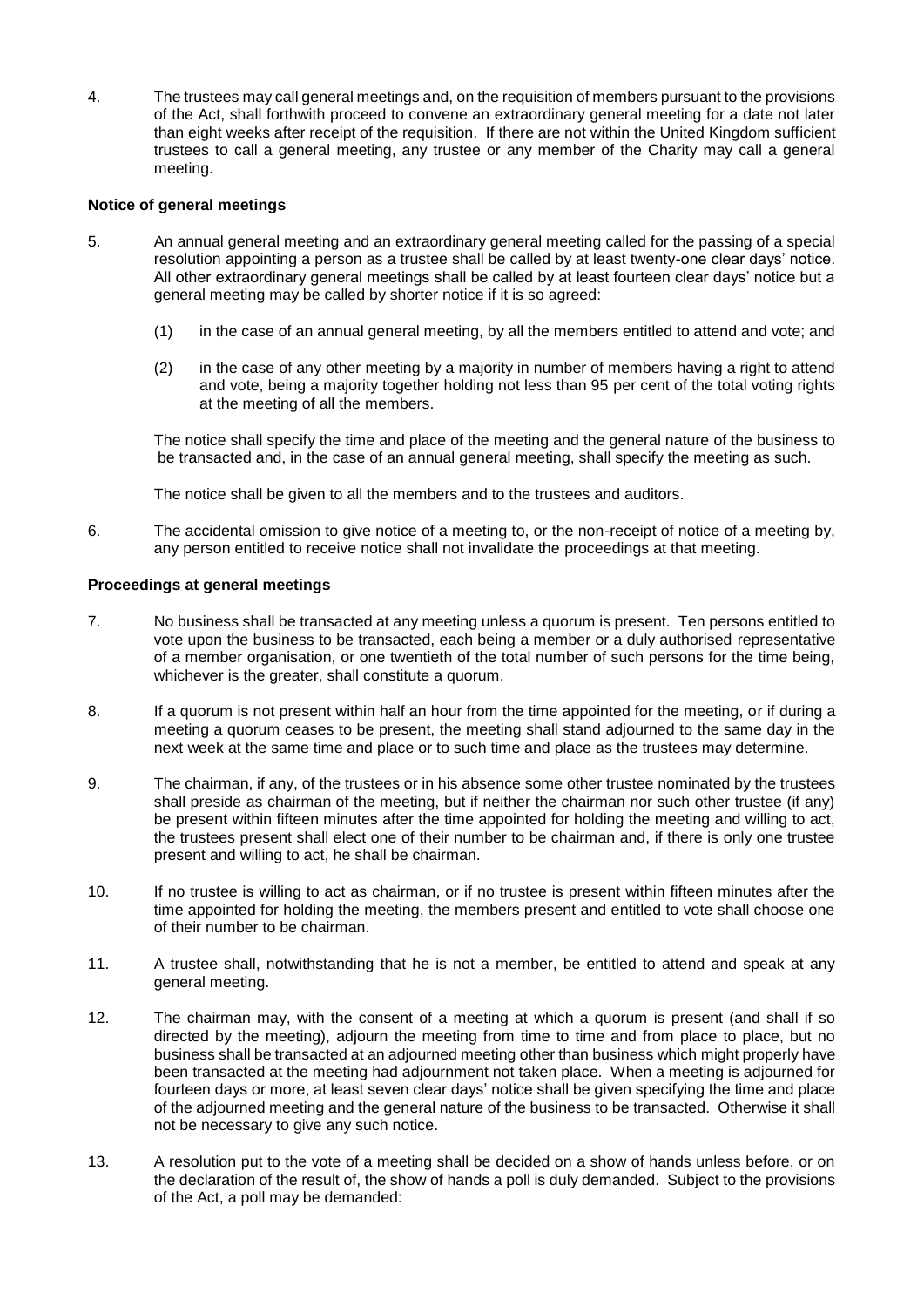- (1) by the chairman; or
- (2) by at least 10% of the members present in person or by proxy at the meeting
- 14. Unless a poll is duly demanded a declaration by the chairman that a resolution has been carried or carried unanimously, or by a particular majority, or lost, or not carried by a particular majority and an entry to that effect in the minutes of the meeting shall be conclusive evidence of the fact without proof of the number or proportion of the votes recorded in favour of or against the resolution.
- 15. The demand for a poll may be withdrawn, before the poll is taken, but only with the consent of the chairman. The withdrawal of a demand for a poll shall not invalidate the result of a show of hands declared before the demand for the poll was made.
- 16. A poll shall be taken as the chairman directs and he may appoint scrutineers (who need not be members) and fix a time and place for declaring the results of the poll. The result of the poll shall be deemed to be the resolution of the meeting at which the poll is demanded.
- 17. In the case of an equality of votes, whether on a show of hands or on a poll, the chairman shall be entitled to a casting vote in addition to any other vote he may have.
- 18. A poll demanded on the election of a chairman or on a question of adjournment shall be taken immediately. A poll demanded on any other question shall be taken either immediately or at such time and place as the chairman directs not being more than thirty days after the poll is demanded. The demand for a poll shall not prevent continuance of a meeting for the transaction of any business other than the question on which the poll is demanded. If a poll is demanded before the declaration of the result of a show of hands and the demand is duly withdrawn, the meeting shall continue as if the demand had not been made.
- 19. No notice need be given of a poll not taken immediately if the time and place at which it is to be taken are announced at the meeting at which it is demanded. In other cases at least seven clear days' notice shall be given specifying the time and place at which the poll is to be taken.

#### **Votes of members**

- 20. Subject to Article 17, every member shall have one vote.
- 21. No member shall be entitled to vote at any general meeting unless all moneys then payable by him to the Charity have been paid.
- 22. No objection shall be raised to the qualification of any voter except at the meeting or adjourned meeting at which the vote objected to is tendered, and every vote not disallowed at the meeting shall be valid. Any objection made in due time shall be referred to the chairman whose decision shall be final and conclusive.
- 23. A vote given or poll demanded by the duly authorised representative of a member organisation shall be valid notwithstanding the previous determination of the authority of the person voting or demanding a poll unless notice of the determination was received by the Charity at the office before the commencement of the meeting or adjourned meeting at which the vote is given or the poll demanded or (in the case of a poll taken otherwise than on the same day as the meeting or adjourned meeting) the time appointed for taking the poll.
- 24. Any organisation which is a member of the Charity may by resolution of its Council or other governing body authorise such person as it thinks fit to act as its representative at any meeting of the Charity, and the person so authorised shall be entitled to exercise the same powers on behalf of the organisation which he represents as the organisation could exercise if it were an individual member of the Charity.
- 25. Proxy voting: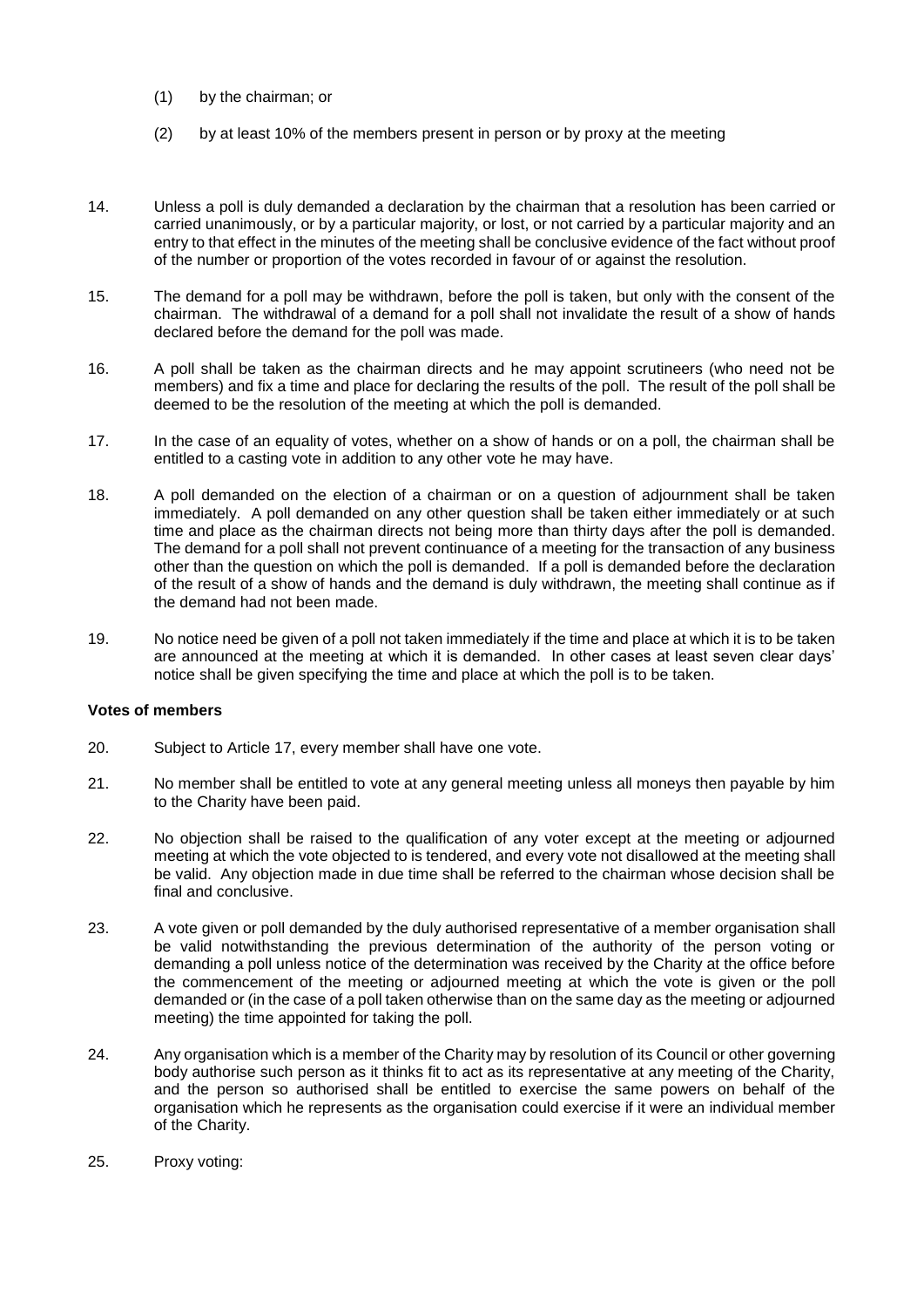(a) Any member of the Charity may appoint another person as a proxy to exercise all or any of that member's rights to attend, speak and vote at a general meeting of the Charity. Proxies must be appointed by a notice in writing (a "proxy notice") which: (i) states the name and address of the member, appointing the proxy; (ii) identifies the person appointed to be that member's proxy and the general meeting in relation to which that person is appointed; (iii) is signed by or on behalf of the member appointing the proxy, or is authenticated in such manner as the Charity may determine; and (iv) is delivered to the Charity in accordance with the constitution and any instructions contained in the notice of the general meeting to which they relate.

(b) The Charity may require proxy notices to be delivered in a particular form, and may specify different forms for different purposes.

(c) Proxy notices may (but do not have to) specify how the proxy appointed under them is to vote (or that the proxy is to abstain from voting) on one or more resolutions.

(d) Unless a proxy notice indicates otherwise, it must be treated as: (i) allowing the person appointed under it as a proxy discretion as to how to vote on any ancillary or procedural resolutions put to the meeting; and (ii) appointing that person as a proxy in relation to any adjournment of the general meeting to which it relates as well as the meeting itself.

(e) An appointment under a proxy notice may be revoked by delivering to the Charity a notice in writing given by or on behalf of the member by whom or on whose behalf the proxy notice was given.

(f) A notice revoking a proxy appointment only takes effect if it is delivered before the start of the meeting or adjourned meeting to which it relates.

(g) If a proxy notice is not signed or authenticated by the member appointing the proxy, it must be accompanied by written evidence that the person who signed or authenticated it on that member's behalf had authority to do so.

## **Trustees**

- 26. The number of trustees shall be not less than three but (unless otherwise determined by ordinary resolution) shall not be subject to any maximum.
- 27. The first trustees shall be those persons named in the statement delivered pursuant to section 10(2) of the Act, who shall be deemed to have been appointed under the articles. Future trustees shall be appointed as provided subsequently in the articles.

#### **Powers of trustees**

- 28. Subject to the provisions of the Act, the memorandum and the articles and to any directions given by special resolution, the business of the Charity shall be managed by the trustees who may exercise all the powers of the Charity. No alteration of the memorandum or the articles and no such direction shall invalidate any prior act of the trustees which would have been valid if that alteration had not been made or that direction had not been given. The powers given by this article shall not be limited by any special power given to the trustees by the articles and a meeting of trustees at which a quorum is present may exercise all the powers exercisable by the trustees.
- 29. In addition to all powers hereby expressly conferred upon them and without detracting from the generality of their powers under the articles the trustees shall have the following powers, namely:
	- (1) to expend the funds of the Charity in such manner as they shall consider most beneficial for the achievement of the objects and to invest in the name of the Charity such part of the funds as they may see fit and to direct the sale or transposition of any such investments and to expend the proceeds of any such sale in furtherance of the objects of the charity;
	- (2) to enter into contracts on behalf of the Charity.

## **Appointment and retirement of trustees**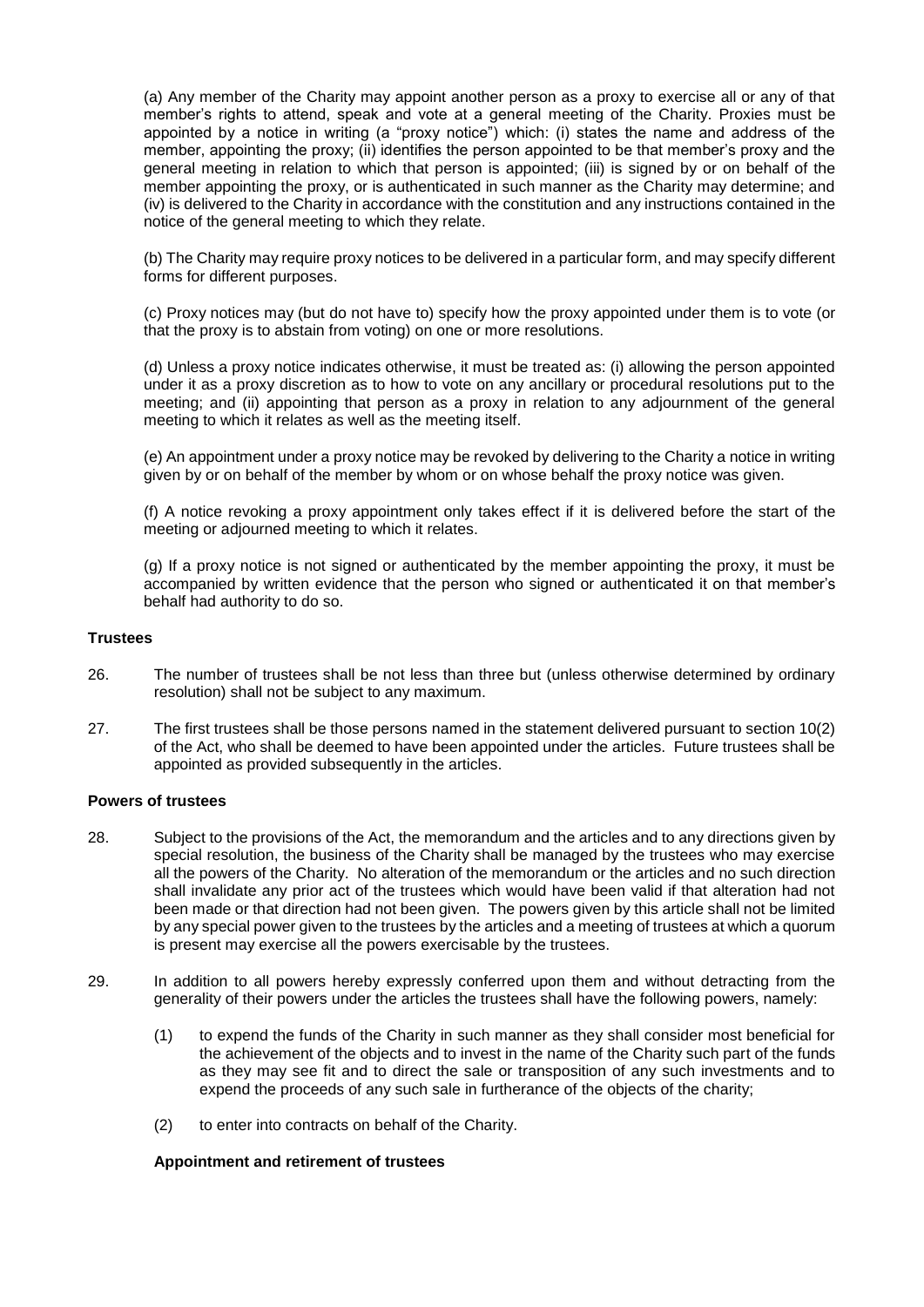- 30. At the first annual general meeting all the trustees shall retire from office, and at every subsequent annual general meeting one-third of the trustees who are subject to retirement by rotation or, if their number is not three or a multiple of three, the number nearest to one third shall retire from office; but, if there is only one trustee who is subject to retirement by rotation, he shall retire.
- 31. Subject to the provisions of the Act, the trustees to retire by rotation shall be those who have been longest in office since their last appointment or reappointment, but as between persons who became or were last reappointed trustees on the same day those to retire shall (unless they otherwise agree among themselves) be determined by lot.
- 32. If the Charity at the meeting at which a trustee retires by rotation, does not fill the vacancy the retiring trustee shall, if willing to act, be deemed to have been reappointed unless at the meeting it is resolved not to fill the vacancy or unless a resolution for the reappointment of the trustee is put to the meeting and lost.
- 33. No person other than a trustee retiring by rotation shall be appointed or reappointed a trustee at any general meeting unless:
	- (1) he is recommenced by the trustees; or
	- (2) not less than fourteen nor more than thirty-five clear days before the date appointed for the meeting, notice executed by a member qualified to vote at the meeting has been given to the Charity of the intention to propose that person for appointment or reappointment stating the particulars which would, if he were so appointed or reappointed, be required to be included in the Charity's register of trustees together with a notice executed by that person of his willingness to be appointed or reappointed.
- 34. No person may be appointed as a trustee:
	- (1) if they are under the age of 18 years unless the charity is a registered company; or
	- (2) in circumstances such that, had he already been a trustee, he would have been disqualified from acting under the provisions of articles covering "Disqualification and removal of trustees".
- 35. Not less than 15 nor more than 30 clear days before the date appointed for holding a general meeting, notice shall be given to all persons who are entitled to receive notice of the meeting of any person (other than a trustee retiring by rotation at the meeting) who is recommended by the trustees for appointment or reappointment as a trustee at the meeting or in respect of whom notice has been duly given to the Charity of the intention to propose him at the meeting for appointment or reappointment as a trustee. The notice shall give the particulars of that person which would, if he were so appointed or reappointed, be required to be included in the Charity's register of trustees. Should the number of nominations received for appointment or reappointment of a trustee exceed the vacancies available, a ballot (postal or electronic) shall be held of all members with the results of the ballot being ratified at the Annual General Meeting. If the number of nominations does not exceed the number of vacancies, those nominees will be appointed automatically and the appointments will be ratified at the Annual General Meeting.
- 36. Subject as aforesaid, the Charity may by ordinary resolution appoint a person who is willing to act to be a trustee either to fill a vacancy or as an additional trustee and may also determine the rotation in which any additional trustees are to retire.
- 37. The trustees may appoint a person who is willing to act to be a trustee either to fill a vacancy or as an additional trustee provided that the appointment does not cause the number of trustees to exceed any number fixed by or in accordance with the articles as the maximum number of trustees. A trustee so appointed shall hold office only until the next following annual general meeting and shall not be taken into account in determining the trustees who are to retire by rotation at the meeting. If not reappointed at such annual general meeting, he shall vacate office at the conclusion thereof.
- 38. Subject as aforesaid, a trustee who retires at an annual general meeting may, if willing to act, be reappointed. Such a person may only stand for a maximum of two terms, unless appointed to Chair, Secretary or Treasurer in which case they may stand for one additional term.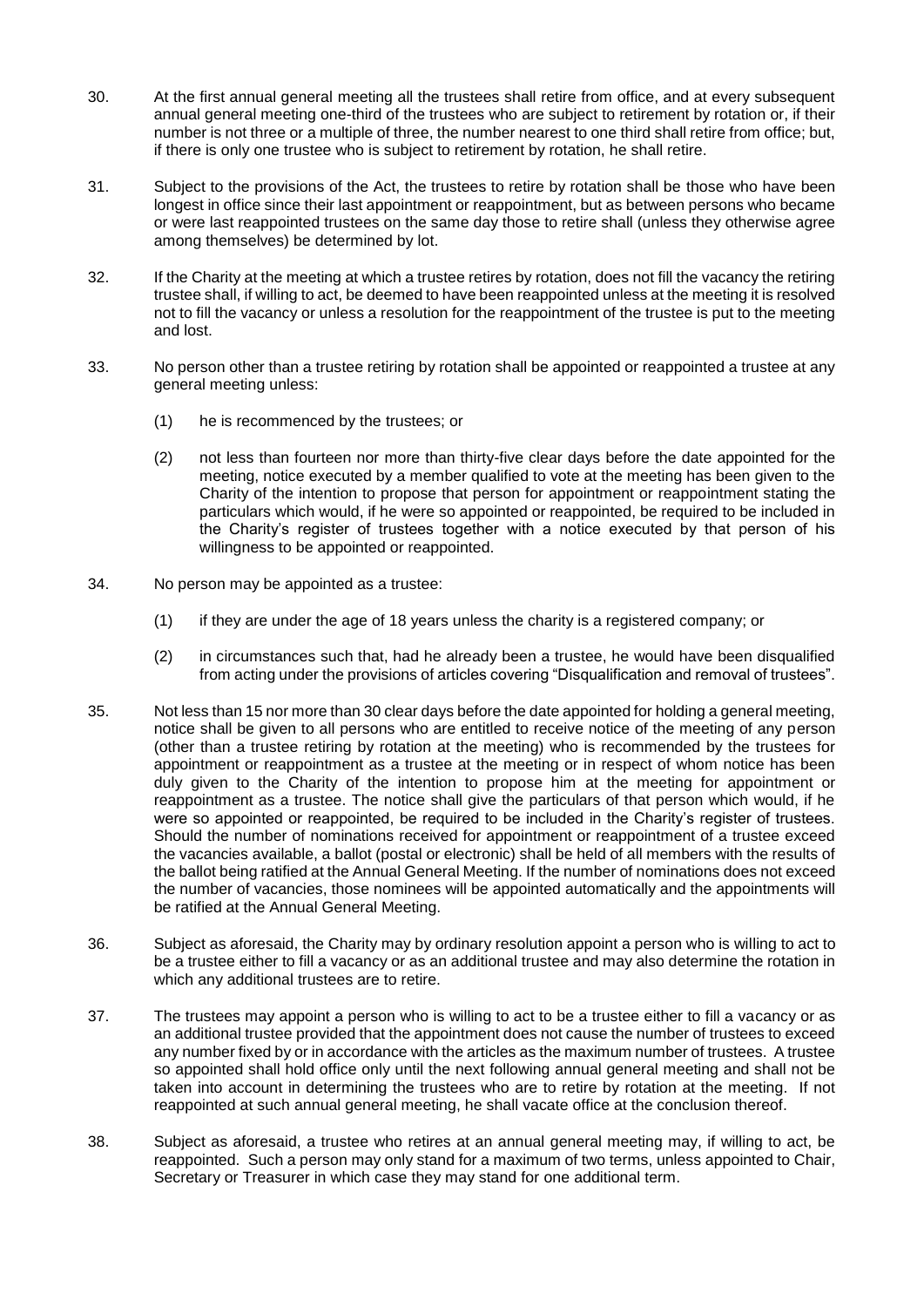#### **Disqualification and removal of trustees**

- 39. A trustee shall cease to hold office if he
	- (1) ceases to be a trustee by virtue of any provision in the Act or is disqualified from acting as a trustee by virtue of section 72 of the Charities Act 1993 (or any statutory re-enactment or modification of that provision);
	- (2) becomes incapable by reason of mental disorder, illness or injury of managing and administering his own affairs;
	- (3) resigns his office by notice to the Charity (but only if at least two trustees will remain in office when the notice of resignation is to take effect); or
	- (4) is absent without the permission of the trustees from all their meetings held within a period of six months and the trustees resolve that his office be vacated.

#### **Trustees' expenses**

40. The trustees may be paid all reasonable travelling, hotel and other expenses properly incurred by them in connection with their attendance at meetings of trustees or committees of trustees or general meetings or otherwise in connection with the discharge of their duties, but shall otherwise be paid no remuneration.

#### **Trustees' appointments**

- 41. Subject to the provisions of the Act and to Clause 5 of the memorandum, the trustees may appoint one or more of their number to the unremunerated office of managing director or to any other unremunerated executive office under the Charity. Any such appointment may be made upon such terms as the trustees determine. Any appointment of a trustee to an executive office shall terminate if he ceases to be a trustee. A managing director and a trustee holding any other executive office shall not be subject to retirement by rotation.
- 42. Except to the extent permitted by clause 5 of the memorandum, no trustee shall take or hold any interest in property belonging to the Charity or receive remuneration or be interested otherwise than as a trustee in any other contract to which the Charity is a party.

#### **Proceedings of trustees**

- 43. Subject to the provisions of the articles, the trustees may regulate their proceedings as they think fit. A trustee may, and the secretary at the request of a trustee shall, call a meeting of the trustees. It shall not be necessary to give notice of a meeting to a trustee who is absent from the United Kingdom. Questions arising at a meeting shall be decided by a majority of votes. In the case of an equality of votes, the chairman shall have a second or casting vote.
- 44. The quorum for the transaction of the business of the trustees may be fixed by the trustees but shall not be less than one third of their number or two trustees, whichever is the greater.
- 45. The trustees may act notwithstanding any vacancies in their number, but if the number of trustees is less than the number fixed as the quorum, the continuing trustees or trustee may act only for the purpose of filling vacancies or of calling a general meeting.
- 46. The trustees may appoint one of their number to be the chairman of their meetings and may at any time remove him from that office. Unless he is unwilling to do so, the trustee so appointed shall preside at every meeting of trustees at which he is present. But if there is no trustee holding that office, or if the trustee holding it is unwilling to preside or is not present within five minutes after the time appointed for the meeting, the trustees present may appoint one of their number to be chairman of the meeting.
- 47. The trustees may appoint one or more sub-committees consisting of three or more trustees for the purpose of making any inquiry or supervising or performing any function or duty which in the opinion of the trustees would be more conveniently undertaken or carried out by a sub-committee: provided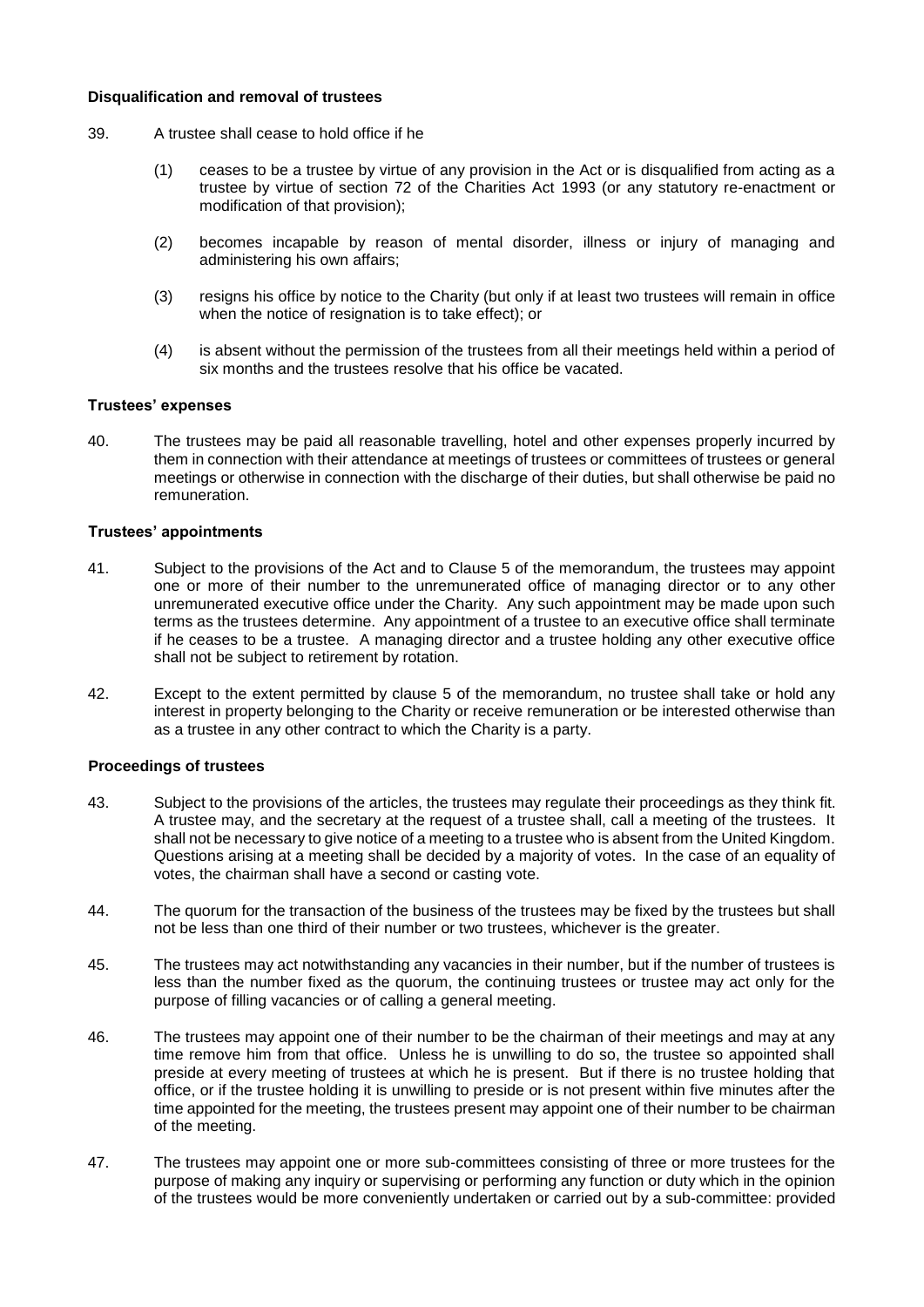that all acts and proceedings of any such sub-committees shall be fully and promptly reported to the trustees.

- 48. All acts done by a meeting of trustees, or of a committee of trustees, shall, notwithstanding that it be afterwards discovered that there was a defect in the appointment of any trustee or that any of them were disqualified from holding office, or had vacated office, or were not entitled to vote, be as valid as if every such person had been duly appointed and was qualified and had continued to be a trustee and had been entitled to vote.
- 49. A resolution in writing, signed by all the trustees entitled to receive notice of a meeting of trustees or of a committee of trustees, shall be as valid and effective as if it had been passed at a meeting of trustees or (as the case may be) a committee of trustees duly convened and held. Such a resolution may consist of several documents in the same form, each signed by one or more of the trustees.
- 50. Any bank account in which any part of the assets of the Charity is deposited shall be operated by the trustees and shall indicate the name of the Charity. All payments from such account will be made in accordance with the Charity's financial procedures

## **Conflicts of interest and conflicts of loyalty**

- 51. A charity trustee must: (1) declare the nature and extent of any interest, direct or indirect, which he or she has in a proposed transaction or arrangement with the Charity or in any transaction or arrangement entered into by the Charity which has not previously been declared; and (2) absent himself or herself from any discussions of the charity trustees in which it is possible that a conflict of interest will arise between his or her duty to act solely in the interests of the Charity and any personal interest (including but not limited to any financial interest).
- 52. Any charity trustee absenting himself or herself from any discussions in accordance with this clause must not vote or be counted as part of the quorum in any decision of the charity trustees on the matter.

#### **Trustee indemnity insurance**

- 53. The trustees may provide trustee indemnity insurance for themselves out of the funds of the charity. (The insurance must not extend to:
	- (a) any claim arising from any act or omission which:
		- (i) the trustees knew to be a breach of trust or breach of duty; or
		- (ii) was committed by the trustees in reckless disregard of whether it was a breach of trust or breach of duty or not; and
	- (b) the costs of an unsuccessful defence to a criminal prosecution brought against the trustees in their capacity as trustees of the charity).

#### **Secretary**

54. Subject to the provisions of the Act, the secretary shall be appointed by the trustees for such term, at such remuneration (if not a trustee) and upon such conditions as they may think fit; and any secretary so appointed may be removed by them.

#### **Minutes**

- 55. The trustees shall keep minutes in books or electronically kept for the purpose:
	- (1) of all appointments of officers made by the trustees; and
	- (2) of all proceedings at meetings of the Charity and of the trustees and of committees of trustees including the names of the trustees present at each such meeting.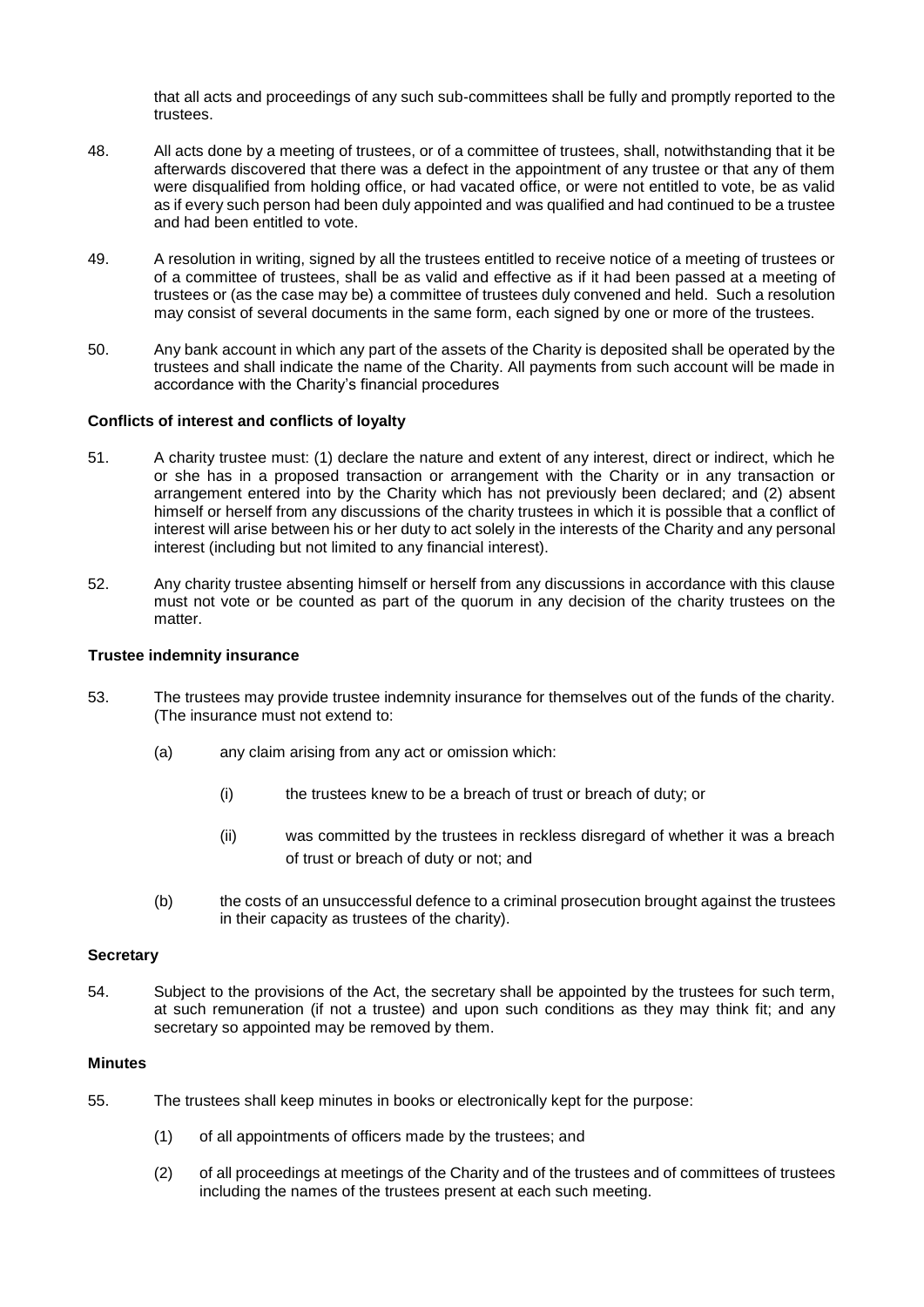#### **The Seal**

56. The seal shall only be used by the authority of the trustees or of a committee of trustees authorised by the trustees. The trustees may determine who shall sign any instrument to which the seal is affixed and unless otherwise so determined it shall be signed by a trustee and by the secretary or by a second trustee.

## **Accounts**

57. Accounts shall be prepared in accordance with the provisions of Part VII of the Act.

### **Annual Report**

58. The trustees shall comply with their obligations under the Charities Act 1992 (or any statutory reenactment or modification of that Act) with regard to the preparation of an annual report and its transmission to the Commissioners.

## **Annual Return**

59. The trustees shall comply with their obligations under the Charities Act 1992 (or any statutory reenactment or modification of that Act) with regard to the preparation of an annual return and its transmission to the Commissioners.

#### **Notices**

- 60. Any notice to be given to or by any person pursuant to the articles shall be in writing except that a notice calling a meeting of the trustees need not be in writing.
- 61. The Charity may give any notice to a member either personally or by sending it by post in a prepaid envelope addressed to the member at his registered address or by leaving it at that address or by sending it in electronic form to the member's address. A member whose registered address is not within the United Kingdom and who gives to the company an address within the United Kingdom at which notices may be given to him shall be entitled to have notices given to him at that address, but otherwise no such member shall be entitled to receive any notice from the Charity.
- 62. A member present in person at any meeting of the Charity shall be deemed to have received notice of the meeting and, where necessary, of the purposes for which it was called.
- 63. Proof that an envelope containing a notice was properly addressed, prepaid and posted shall be conclusive evidence that the notice was given. A notice shall be deemed to be given at the expiration of 48 hours after the envelope containing it was posted.

#### **Indemnity**

64. Subject to the provisions of the Act every trustee or other officer or auditor of the Charity shall be indemnified out of the assets of the Charity against any liability incurred by him in that capacity in defending any proceedings, whether civil or criminal, in which judgment is given in his favour or in which he is acquitted or in connection with any application in which relief is granted to him by the court from liability for negligence, default, breach of duty or breach of trust in relation to the affairs of the Charity.

## **Rules**

- 65. (1) The trustees may from time to time make such rules or bye laws as they may deem necessary or expedient or convenient for the proper conduct and management of the Charity and for the purposes of prescribing classes of and conditions of membership, and in particular but without prejudice to the generality of the foregoing, they may by such rules or bye laws regulate:
	- (i) the admission and classification of members of the Charity (including the admission of organisations to membership) and the rights and privileges of such members, and the conditions of membership and the terms on which members may resign or have their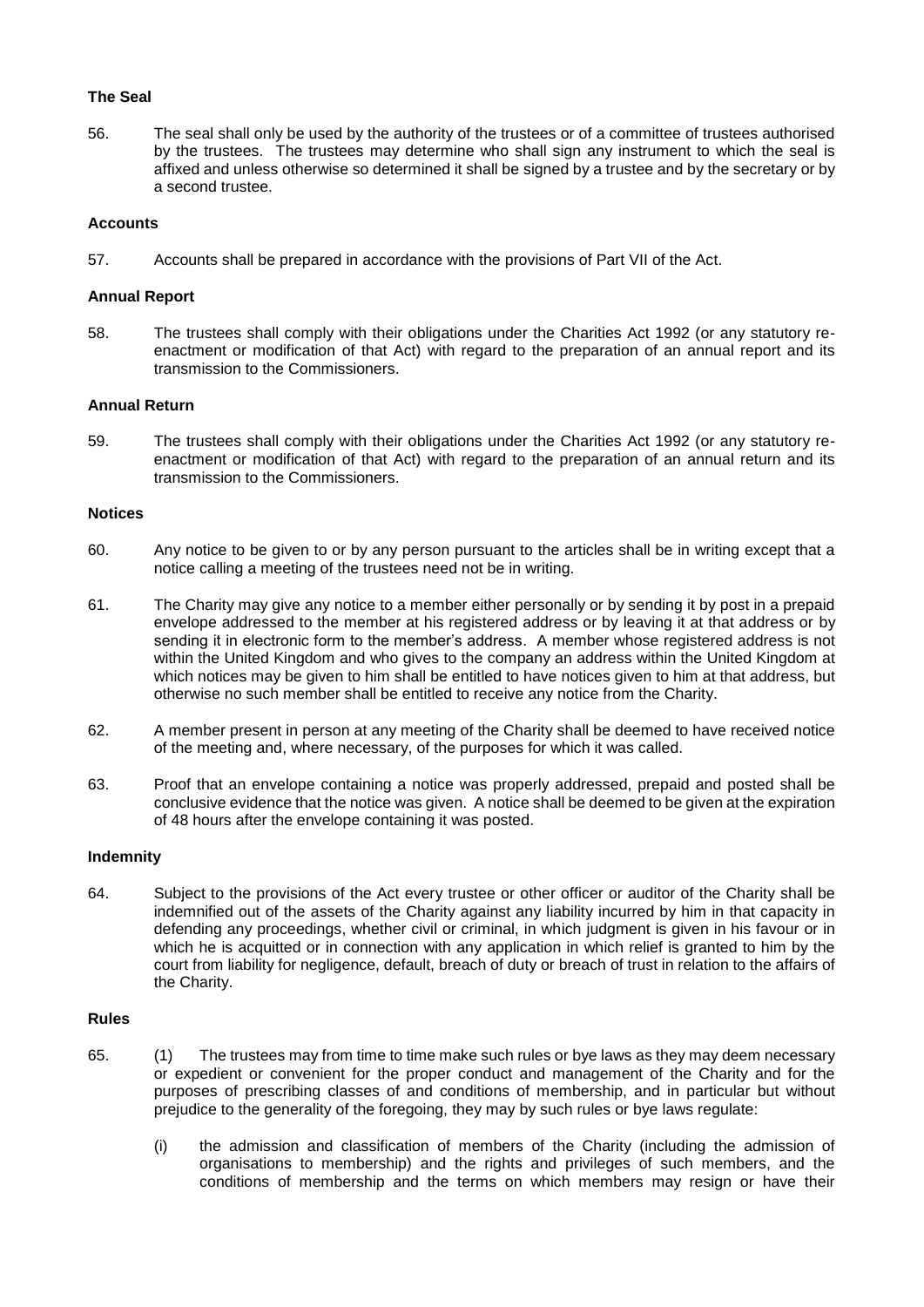membership terminated and the entrance fees, subscriptions and other fees or payments to be made by members;

- (ii) the conduct of members of the Charity in relation to one another, and to the Charity's servants;
- (iii) the setting aside of the whole or any part or parts of the Charity's premises at any particular time or times or for any particular purpose or purposes;
- (iv) the procedure at general meetings and meetings of the trustees and committees of the trustees in so far as such procedure is not regulated by the articles;
- (v) generally, all such matters as are commonly the subject matter of company rules.

(2) The Charity in general meeting shall have power to alter, add to or repeal the rules or bye laws and the trustees shall adopt such means as they think sufficient to bring to the notice of members of the Charity all such rules or bye laws, which shall be binding on all members of the Charity. Provided that no rule or bye law shall be inconsistent with, or shall affect or repeal anything contained in, the memorandum or the articles.